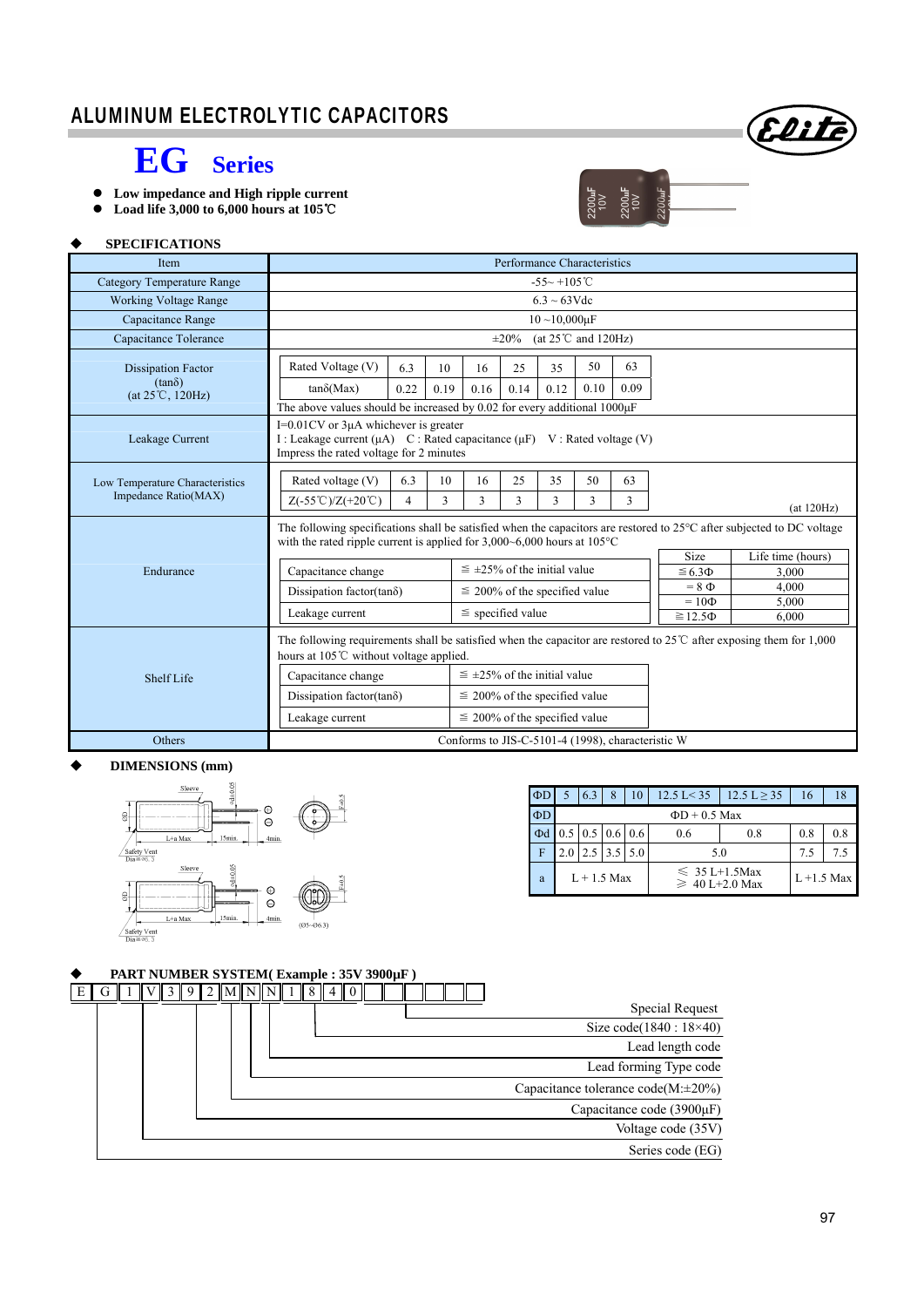# **EG Series**

### **Case size & Permissible rated ripple current**

|                                |                                     |                                    | 6.3V            |                                              | <b>10V</b>                          |                                    |                                     |                                              |  |  |
|--------------------------------|-------------------------------------|------------------------------------|-----------------|----------------------------------------------|-------------------------------------|------------------------------------|-------------------------------------|----------------------------------------------|--|--|
| Nominal<br>capacitance<br>(uF) | Case<br>size<br>$\Phi$ D $\times$ L | Impedance<br>$(\Omega$ max/100kHz) |                 | Max.Rated<br>ripple current<br>@105°C 100kHz | Case<br>size<br>$\Phi$ D $\times$ L |                                    | Impedance<br>$( \Omega$ max/100kHz) | Max.Rated<br>ripple current<br>@105℃ 100kHz  |  |  |
|                                | (mm)                                | $20^{\circ}$ C                     | $-10^{\circ}$ C | (mA rms)                                     | (mm)                                | $20^{\circ}$ C                     | $-10^{\circ}$ C                     | (mA rms)                                     |  |  |
| 100                            | $5 \times 11$                       | 0.650                              | 3.600           | 155                                          | $5 \times 11$                       | 0.580                              | 2.300                               | 210                                          |  |  |
| 220                            | $6.3\times11$                       | 0.400                              | 1.600           | 255                                          | $6.3\times11$                       | 0.220                              | 0.870                               | 340                                          |  |  |
| 330                            | $6.3\times11$                       | 0.220                              | 0.870           | 340                                          | $8 \times 11.5$                     | 0.210                              | 0.850                               | 410                                          |  |  |
| 470                            | $8 \times 11.5$                     | 0.180                              | 0.800           | 400                                          | $8\times11.5$                       | 0.130                              | 0.520                               | 640                                          |  |  |
| 560                            | $8 \times 11.5$                     | 0.170                              | 0.750           | 460                                          | $8\times15$                         | 0.120                              | 0.480                               | 675                                          |  |  |
| 680                            | $8\times11.5$                       | 0.130                              | 0.520           | 640                                          | $8\times15$                         | 0.087                              | 0.350                               | 840                                          |  |  |
| 820                            | $8\times15$                         | 0.095                              | 0.480           | 730                                          | $8\times20$                         | 0.085                              | 0.330                               | 875                                          |  |  |
| 1000                           | $8\times15$                         | 0.087                              | 0.350           | 840                                          | $10\times16$                        | 0.060                              | 0.240                               | 1210                                         |  |  |
| 1200                           | $8\times20$                         | 0.069                              | 0.270           | 1050                                         | $10\times20$                        | 0.046                              | 0.180                               | 1400                                         |  |  |
| 1500                           | $10\times20$                        | 0.046                              | 0.180           | 1400                                         | $10\times20$                        | 0.045                              | 0.180                               | 1440                                         |  |  |
| 2200                           | $10\times20$                        | 0.045                              | 0.180           | 1440                                         | $12.5 \times 20$                    | 0.035                              | 0.120                               | 1900                                         |  |  |
| 2700                           | $10\times30$                        | 0.035                              | 0.120           | 1910                                         | $12.5 \times 25$                    | 0.034                              | 0.110                               | 1945                                         |  |  |
| 3300                           | $12.5 \times 20$                    | 0.030                              | 0.120           | 1900                                         | $12.5 \times 25$                    | 0.027                              | 0.089                               | 2230                                         |  |  |
| 3900                           | $12.5 \times 25$                    | 0.027                              | 0.089           | 2230                                         | $12.5 \times 30$                    | 0.024                              | 0.078                               | 2650                                         |  |  |
| 4700                           | $12.5 \times 30$                    | 0.024                              | 0.078           | 2650                                         | $12.5 \times 35$                    | 0.020                              | 0.065                               | 2880                                         |  |  |
| 5600                           | $12.5 \times 35$                    | 0.020                              | 0.065           | 2880                                         | $12.5\times40$                      | 0.017                              | 0.056                               | 3350                                         |  |  |
| 6800                           | $12.5 \times 40$                    | 0.017                              | 0.056           | 3350                                         | $16 \times 31.5$                    | 0.017                              | 0.050                               | 3450                                         |  |  |
| 8200                           | $16 \times 31.5$                    | 0.017                              | 0.050           | 3450                                         | $16 \times 35.5$                    | 0.015                              | 0.044                               | 3610                                         |  |  |
| 10000                          | $16 \times 35.5$                    | 0.015                              | 0.044           | 3610                                         | $16\times40$                        | 0.013                              | 0.038                               | 4080                                         |  |  |
|                                | <b>16V</b>                          |                                    |                 |                                              |                                     |                                    |                                     |                                              |  |  |
|                                |                                     |                                    |                 |                                              |                                     |                                    | 25V                                 |                                              |  |  |
| Nominal<br>capacitance<br>(uF) | Case<br>size<br>$\Phi$ D $\times$ L | Impedance<br>$(\Omega$ max/100kHz) |                 | Max.Rated<br>ripple current<br>@105℃ 100kHz  | Case<br>size<br>$\Phi$ D×L          | Impedance<br>$(\Omega$ max/100kHz) |                                     | Max.Rated<br>ripple current<br>@105°C 100kHz |  |  |
|                                | (mm)                                | $20^{\circ}$ C                     | $-10^{\circ}$ C | (mA rms)                                     | (mm)                                | $20^{\circ}$ C                     | $-10^{\circ}$ C                     | (mA rms)                                     |  |  |
| 47                             | $5 \times 11$                       | 0.800                              | 2.800           | 120                                          | $5 \times 11$                       | 0.580                              | 2.300                               | 210                                          |  |  |
| 68                             | $6.3\times11$                       | 0.560                              | 2.200           | 220                                          | $6.3\times11$                       | 0.360                              | 1.800                               | 230                                          |  |  |
| 100                            | $6.3\times11$                       | 0.520                              | 1.500           | 255                                          | $6.3\times11$                       | 0.220                              | 0.870                               | 340                                          |  |  |
| 150                            | $8\times11.5$                       | 0.210                              | 0.860           | 350                                          | $8\times11.5$                       | 0.200                              | 0.690                               | 405                                          |  |  |
| 220                            | $8 \times 11.5$                     | 0.200                              | 0.790           | 405                                          | $8\times11.5$                       | 0.130                              | 0.520                               | 640                                          |  |  |
| 330                            | $8 \times 11.5$                     | 0.130                              | 0.520           | 640                                          | $8\times15$                         | 0.087                              | 0.350                               | 840                                          |  |  |
| 470                            | $8\times15$                         | 0.087                              | 0.350           | 840                                          | $10\times 16$                       | 0.060                              | 0.240                               | 1210                                         |  |  |
| 560                            | $8\times20$                         | 0.085                              | 0.340           | 865                                          | $10\times20$                        | 0.058                              | 0.230                               | 1220                                         |  |  |
| 680                            | $8\times20$                         | 0.069                              | 0.270           | 1050                                         | $10\times20$                        | 0.046                              | 0.180                               | 1400                                         |  |  |
| 820                            | $10\times 20$                       | 0.058                              | 0.230           | 1220                                         | $10\times25$                        | 0.042                              | 0.170                               | 1650                                         |  |  |
| 1000                           | $10\times 20$                       | 0.046                              | 0.180           | 1400                                         | $12.5 \times 20$                    | 0.035                              | 0.120                               | 1900                                         |  |  |
| 1200                           | $10\times25$                        | 0.042                              | 0.170           | 1650                                         | $12.5 \times 25$                    | 0.034                              | 0.110                               | 1936                                         |  |  |
| 1500                           | $12.5 \times 20$                    | 0.035                              | 0.120           | 1900                                         | $12.5 \times 25$                    | 0.027                              | 0.089                               | 2230                                         |  |  |
| 2200                           | $12.5 \times 25$                    | 0.027                              | 0.089           | 2230                                         | $12.5 \times 35$                    | 0.020                              | 0.065                               | 2880                                         |  |  |
| 2700                           | $12.5 \times 30$                    | 0.024                              | 0.078           | 2650                                         | $12.5\times40$                      | 0.017                              | 0.056                               | 3350                                         |  |  |
| 3300                           | $12.5\times35$                      | 0.020                              | 0.065           | 2880                                         | $16 \times 31.5$                    | 0.017                              | 0.050                               | 3450                                         |  |  |
| 3900                           | $12.5\times40$                      | 0.017                              | 0.056           | 3350                                         | $16 \times 35.5$                    | 0.015                              | 0.044                               | 3610                                         |  |  |
| 4700                           | $16 \times 31.5$                    | 0.017                              | 0.050           | 3450                                         | $16\times40$                        | 0.013                              | 0.038                               | 4080                                         |  |  |
| 5600<br>6800                   | $16 \times 35.5$<br>$16\times40$    | 0.015<br>0.013                     | 0.044<br>0.038  | 3610<br>4080                                 |                                     |                                    |                                     |                                              |  |  |